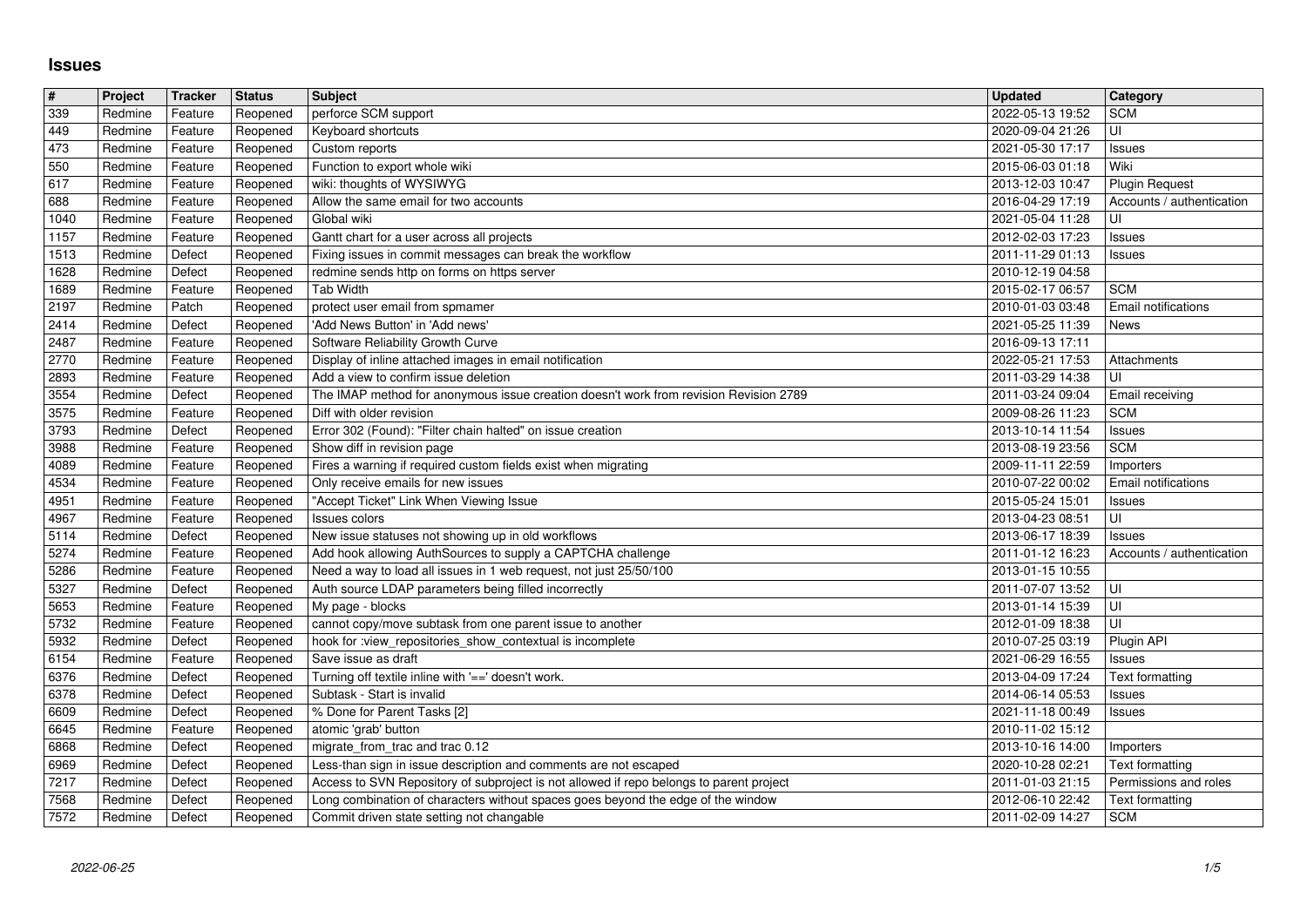| $\boxed{\texttt{#}}$ | Project            | Tracker            | <b>Status</b>        | <b>Subject</b>                                                                                                                    | <b>Updated</b>                                  | <b>Category</b>                             |
|----------------------|--------------------|--------------------|----------------------|-----------------------------------------------------------------------------------------------------------------------------------|-------------------------------------------------|---------------------------------------------|
| 7699                 | Redmine            | Defect             | Reopened             | Subversion: 500 Internal Server Error when browsing a repository                                                                  | 2013-10-22 22:55                                | <b>SCM</b>                                  |
| 7748<br>7867         | Redmine<br>Redmine | Feature<br>Feature | Reopened<br>Reopened | Options to copy subprojects, tasks with a project<br>Author group filtering                                                       | 2014-03-06 11:05<br>2020-10-25 08:12            | Administration<br>Issues filter             |
| 8423                 | Redmine            | Feature            | Reopened             | Redirect to self (action) in MyController                                                                                         | 2011-05-23 18:14                                | Code cleanup/refactoring                    |
| 8708                 | Redmine            | Feature            | Reopened             | Provide a "download multiple files at once" feature                                                                               | 2020-03-15 14:58                                | Attachments                                 |
| 8915                 | Redmine            | Feature            | Reopened             | Use *.exe (e.g. hg.exe) for SCM command on Windows                                                                                | 2011-11-12 01:21                                | <b>SCM</b>                                  |
| 8951<br>9385         | Redmine<br>Redmine | Defect<br>Feature  | Reopened<br>Reopened | 404 w/ POST /issues.json (Filter chain halted as [:find_project] rendered_or_redirect)<br>Specify a specifc branch in a reference | 2017-01-07 08:27<br>2012-10-15 15:06            | <b>REST API</b><br>Text formatting          |
| 9693                 | Redmine            | Feature            | Reopened             | support external url images in PDF                                                                                                | 2021-09-03 06:34                                | PDF export                                  |
| 10514                | Redmine            | Feature            | Reopened             | Follow file rename/move on repository file history (git)                                                                          | 2012-03-21 23:31                                | <b>SCM</b>                                  |
| 10535                | Redmine            | Defect             | Reopened             | Atom feeds for the Project Activity contain incorrect hostname                                                                    | 2020-12-22 12:52                                | Feeds                                       |
| 11010<br>11316       | Redmine<br>Redmine | Defect<br>Feature  | Reopened<br>Reopened | Redmine 2.0 does not support Microsoft Quotes<br>Automatic update of related issues                                               | 2012-05-24 20:05                                | UI                                          |
| 11752                | Redmine            | Defect             | Reopened             | Internal error when view the diff when using the redmine with git                                                                 | 2019-04-29 16:30<br>2012-10-29 10:02            | Issues<br><b>SCM</b>                        |
| 12521                | Redmine            | Feature            | Reopened             | Tracker can not be deleted - because issues of archived projects cannot be found without unarchiving the projects                 | 2019-01-18 08:25                                | Administration                              |
| 12532                | Redmine            | Feature            | Reopened             | "Improve visibility of the "test email configuration" link"                                                                       | 2013-04-10 13:09                                | Administration                              |
| 12814                | Redmine<br>Redmine | Feature            | Reopened             | Ability to specify target version sort order<br>Add a button "Assign to me" on issue view.                                        | 2013-03-27 21:39                                | Roadmap                                     |
| 12907<br>12950       | Redmine            | Feature<br>Defect  | Reopened<br>Reopened | priority dropdown empty on m.redmine.org                                                                                          | 2018-08-04 09:09<br>2013-04-10 18:06            | Issues<br>Website (redmine.org)             |
| 13118                | Redmine            | Defect             | Reopened             | a issue.project.issue_custom_fields don't work always correct                                                                     | 2013-02-14 12:54                                | Custom fields                               |
| 13244                | Redmine            | Feature            | Reopened             | Restrict log time for old days                                                                                                    | 2021-02-28 20:40                                | Time tracking                               |
| 13815<br>14038       | Redmine<br>Redmine | Feature<br>Defect  | Reopened<br>Reopened | Modify columns of timelog csv export<br>Ordered/unordered lists inside table cell are mangled                                     | 2013-04-23 14:01<br>2015-08-18 11:42            | Time tracking<br>Text formatting            |
| 14148                | Redmine            | Patch              | Reopened             | Double translation: label_f_hours vs. x_hours                                                                                     | 2013-06-06 01:02                                | Translations                                |
| 14961                | Redmine            | Feature            | Reopened             | Reconsider moving from svn to git & GitHub                                                                                        | 2019-01-30 21:22                                | Website (redmine.org)                       |
| 15041                | Redmine            | Defect             | Reopened             | Issues list bad ordering by Subject                                                                                               | 2014-05-23 14:47                                | Issues                                      |
| 15327                | Redmine            | Defect             | Reopened             | move issue(s) disappeared / not functional                                                                                        | 2013-12-01 05:05                                | Issues permissions                          |
| 15578<br>15760       | Redmine<br>Redmine | Feature<br>Feature | Reopened<br>Reopened | Bulk update Start/End Date with different dates for each issue<br>JS response support for #render_error                           | 2013-12-13 18:51<br>2014-02-23 09:17            | Issues planning<br>Code cleanup/refactoring |
| 17469                | Redmine            | Feature            | Reopened             | Add percentage done of project's version to Version#index API response                                                            | 2015-03-26 07:23                                | <b>REST API</b>                             |
| 19229                | Redmine            | Defect             | Reopened             | redmine.org plugin page only shows latest version compatibility                                                                   | 2015-03-07 20:00                                | Website (redmine.org)                       |
| 21697                | Redmine            | Feature            | Reopened             | Set secure flag of the session cookie depending on original request                                                               | 2017-11-30 16:55                                | Security                                    |
| 22085<br>23131       | Redmine<br>Redmine | Defect<br>Feature  | Reopened<br>Reopened | error 500 when trying to reply to a forum topic on redmine.org<br>Plugin load order defined by inter-plugin dependencies          | 2019-05-23 09:51<br>2016-10-20 10:26            | Website (redmine.org)                       |
| 23318                | Redmine            | Defect             | Reopened             | #lock_nested_set very slow on mysql with thousands of subtasks                                                                    | 2017-05-18 08:33                                | Performance                                 |
| 23579                | Redmine            | Feature            | Reopened             | <b>Screenshot Button</b>                                                                                                          | 2016-08-15 08:32                                | <b>Plugin Request</b>                       |
| 24007                | Redmine            | Patch              | Reopened             | Change plugins directory through the configuration.yml file                                                                       | 2017-06-17 12:41                                | Plugin API                                  |
| 25561<br>26139       | Redmine<br>Redmine | Feature<br>Patch   | Reopened             | Issues are not tasks: please split them<br>Reopened   Follow Gemfile's plugin loader as #24007                                    | 2017-04-10 13:16<br>2017-06-18 13:57 Plugin API |                                             |
| 28829                | Redmine            | Feature            | Reopened             | Add right-click context menu to the contextual area of an issue                                                                   | 2018-09-15 11:47                                | l UI                                        |
| 29416                | Redmine            | Defect             | Reopened             | Do not show Git revisions                                                                                                         | 2021-04-21 23:02                                | <b>SCM</b>                                  |
| 29470<br>30851       | Redmine<br>Redmine | Feature<br>Defect  | Reopened<br>Reopened | Possibility to mark tracker as "Subtask only"<br>Redmine 4.0.1 Internnal error 500 on accessing the settings page                 | 2022-03-19 09:00<br>2019-06-25 23:52            | <b>Issues</b><br>Administration             |
|                      |                    |                    |                      |                                                                                                                                   |                                                 |                                             |
|                      |                    |                    |                      |                                                                                                                                   |                                                 |                                             |
|                      |                    |                    |                      |                                                                                                                                   |                                                 |                                             |
|                      |                    |                    |                      |                                                                                                                                   |                                                 |                                             |
|                      |                    |                    |                      |                                                                                                                                   |                                                 |                                             |
|                      |                    |                    |                      |                                                                                                                                   |                                                 |                                             |
|                      |                    |                    |                      |                                                                                                                                   |                                                 |                                             |
|                      |                    |                    |                      |                                                                                                                                   |                                                 |                                             |
|                      |                    |                    |                      |                                                                                                                                   |                                                 |                                             |
|                      |                    |                    |                      |                                                                                                                                   |                                                 |                                             |
|                      |                    |                    |                      |                                                                                                                                   |                                                 |                                             |
|                      |                    |                    |                      |                                                                                                                                   |                                                 |                                             |
|                      |                    |                    |                      |                                                                                                                                   |                                                 |                                             |
|                      |                    |                    |                      |                                                                                                                                   |                                                 |                                             |
|                      |                    |                    |                      |                                                                                                                                   |                                                 |                                             |
|                      |                    |                    |                      |                                                                                                                                   |                                                 |                                             |
|                      |                    |                    |                      |                                                                                                                                   |                                                 |                                             |
|                      |                    |                    |                      |                                                                                                                                   |                                                 |                                             |
|                      |                    |                    |                      |                                                                                                                                   |                                                 |                                             |
|                      |                    |                    |                      |                                                                                                                                   |                                                 |                                             |
|                      |                    |                    |                      |                                                                                                                                   |                                                 |                                             |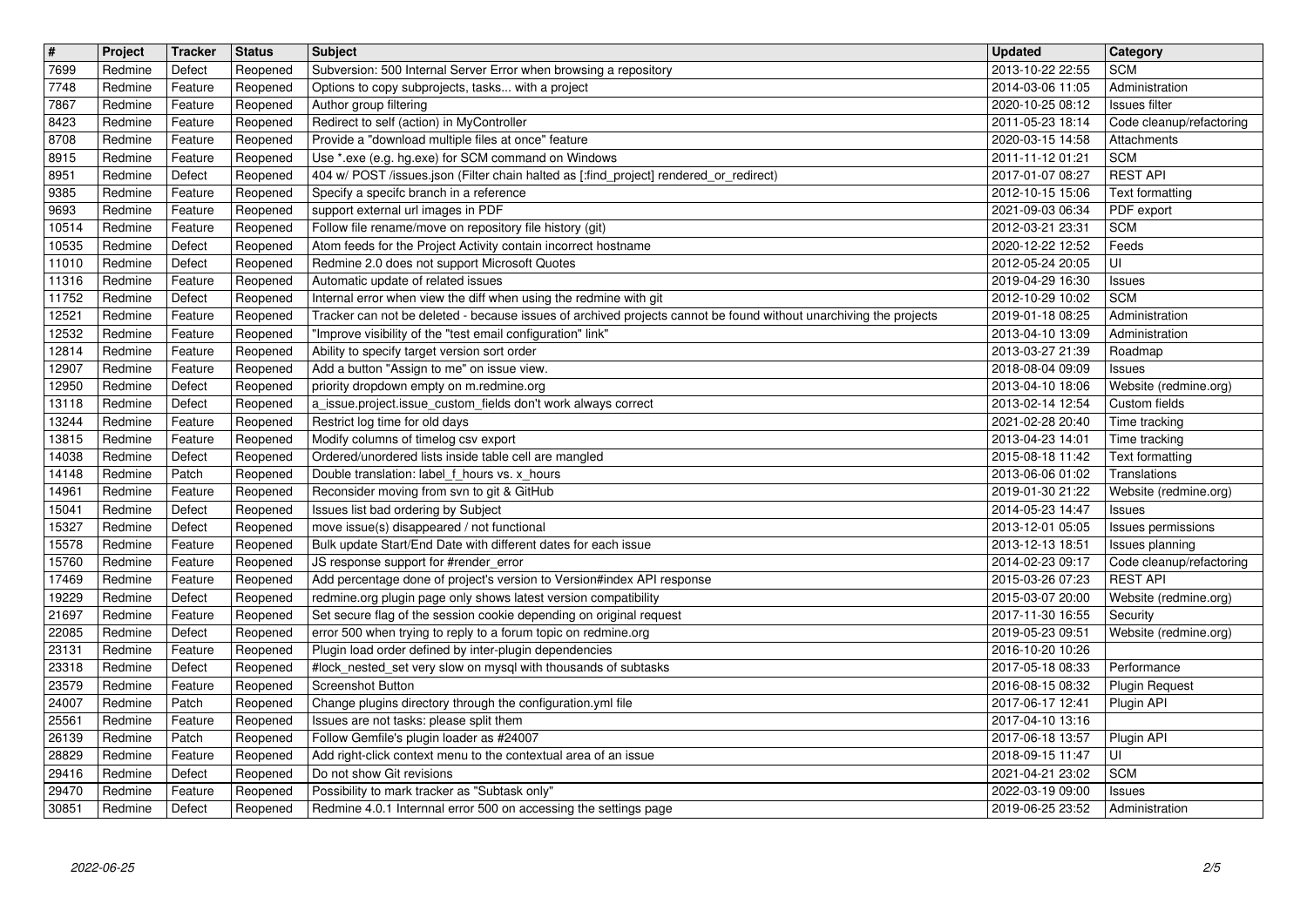| $\boxed{\texttt{#}}$ | Project            | Tracker            | <b>Status</b>        | <b>Subject</b>                                                                                                                                                             | <b>Updated</b>                       | <b>Category</b>                       |
|----------------------|--------------------|--------------------|----------------------|----------------------------------------------------------------------------------------------------------------------------------------------------------------------------|--------------------------------------|---------------------------------------|
| 30929                | Redmine            | Defect             | Reopened             | No longer all receivers are shown in "to" field after upgrade from 3.4.7 to 4.0.0                                                                                          | 2019-09-18 12:28                     | Email notifications                   |
| 31752<br>32739       | Redmine<br>Redmine | Patch<br>Defect    | Reopened<br>Reopened | Show assigned people when displaying tickets which are related to a specific versions<br>Truncated images are still attached to the ticket when created by incoming e-mail | 2019-08-04 16:33<br>2020-01-06 10:03 | Issues<br>Email receiving             |
| 33071                | Redmine            | Feature            | Reopened             | Prevent accidental deletion of contents with sudo mode                                                                                                                     | 2021-01-06 04:39                     | UI                                    |
| 34810                | Redmine            | Defect             | Reopened             | SQL Error with UTF8 character greater or equals                                                                                                                            | 2021-04-20 08:08                     | Wiki                                  |
| 35138                | Redmine            | Feature            | Reopened             | Allow Version custom fields to be searchable                                                                                                                               | 2021-05-13 10:45                     | Search engine                         |
| 35424<br>35991       | Redmine<br>Redmine | Defect<br>Feature  | Reopened<br>Reopened | https://www.redmine.org/boards/2/topics/65661<br>Parent ticket history plugin                                                                                              | 2022-02-21 12:04<br>2021-11-10 06:25 | Gantt<br>Issues                       |
| 3876                 | Redmine            | Feature            | Resolved             | Idap authentification without binding?                                                                                                                                     | 2020-03-31 09:28                     | Accounts / authentication             |
| 5072                 | Redmine            | Defect             | Resolved             | SVN Repository Error when using FastCGI on IIS7                                                                                                                            | 2012-03-26 14:08                     | <b>SCM</b>                            |
| 5510                 | Redmine            | Patch              | Resolved             | Enable Mutliple Versions Per Issue                                                                                                                                         | 2015-06-30 10:38<br>2019-02-15 19:44 | Roadmap                               |
| 9697<br>9966         | Redmine<br>Redmine | Patch<br>Defect    | Resolved<br>Resolved | Projects list with progress<br>Private issue permissions                                                                                                                   | 2019-09-26 17:54                     | UI<br>Issues permissions              |
| 10023                | Redmine            | Defect             | Resolved             | Filename of attachments                                                                                                                                                    | 2019-09-26 17:54                     | Attachments                           |
| 10503                | Redmine            | Feature            | Resolved             | Change or update issue 'assigned to' depening on category                                                                                                                  | 2013-06-06 08:08                     | Issues                                |
| 10504<br>10532       | Redmine<br>Redmine | Defect<br>Defect   | Resolved<br>Resolved | migrate_from_mantis script fails on first project when trying to update version dates<br>migrate_from_mantis script fails with missing table name                          | 2014-05-18 05:42<br>2014-04-19 10:17 | Importers                             |
| 10975                | Redmine            | Feature            | Resolved             | An 'Involved In' filter                                                                                                                                                    | 2018-06-06 10:54                     | Issues                                |
| 11760                | Redmine            | Feature            | Resolved             | First-post moderation                                                                                                                                                      | 2014-02-07 01:12                     | Permissions and roles                 |
| 11952                | Redmine            | Feature            | Resolved             | Multiple entries insert in a custom fields list with the REST API                                                                                                          | 2012-09-27 21:43                     | <b>REST API</b>                       |
| 13191<br>13239       | Redmine<br>Redmine | Feature<br>Patch   | Resolved<br>Resolved | Custom query: When an issue was applied to version x?<br>migrate_from_mantis script doesn't work for later mantis versions                                                 | 2013-02-16 15:22<br>2013-02-20 23:07 | Issues<br>Importers                   |
| 13995                | Redmine            | Defect             | Resolved             | Custom Field (User) - Changes were not correct journalized                                                                                                                 | 2016-10-14 09:01                     | Custom fields                         |
| 14906                | Redmine            | Defect             | Resolved             | Excessive queries on roles table when show a Issue                                                                                                                         | 2015-07-24 08:43                     | Issues                                |
| 15382                | Redmine            | Feature            | Resolved             | Show parent project in notification mail subject line                                                                                                                      | 2014-04-25 11:13                     | Email notifications                   |
| 18006<br>18059       | Redmine<br>Redmine | Feature<br>Patch   | Resolved<br>Resolved | Project's custom fields should be available in issue lists columns<br>Activity when issue change assigned to.                                                              | 2014-10-07 16:15<br>2015-09-17 15:17 | Custom fields<br><b>Activity view</b> |
| 18496                | Redmine            | Patch              | Resolved             | Migrate to Redmine 2.5.3 (or 2.6.0) from Mantis 1.2.17                                                                                                                     | 2014-12-28 04:46                     | Importers                             |
| 18984                | Redmine            | Defect             | Resolved             | migrate_from_mantis with NoMethodError: strftime                                                                                                                           | 2015-02-02 16:52                     | Importers                             |
| 19002                | Redmine            | Defect             | Resolved             | Typos in descriptions of buildin macros (seen through {{macro_list}} output)                                                                                               | 2015-02-18 12:38                     | Website (redmine.org)                 |
| 19564<br>20595       | Redmine<br>Redmine | Feature<br>Feature | Resolved<br>Resolved | Hide custom field during pdf export<br>Hierarchical Numbering on headers                                                                                                   | 2015-05-07 06:26<br>2017-05-27 05:46 | Custom fields<br>Text formatting      |
| 20943                | Redmine            | Defect             | Resolved             | migrate_from_trac.rake dont work                                                                                                                                           | 2017-08-01 13:32                     | Importers                             |
| 24051                | Redmine            | Patch              | Resolved             | As a non-admin user using API, I want to be able to filter users by their username without getting forbidden exception                                                     | 2016-11-02 17:51                     | <b>REST API</b>                       |
| 26122<br>27603       | Redmine<br>Redmine | Patch<br>Feature   | Resolved<br>Resolved | Implementation of visible conditions with inner join instead of subselect<br>Support for LDAP jpegPhoto or thumbnailPhoto                                                  | 2019-09-27 18:22<br>2017-11-22 12:09 | Performance<br>LDAP                   |
| 29654                | Redmine            | Feature            | Resolved             | Adding a text box in the settings page to take recursive data                                                                                                              | 2019-03-13 10:51                     | Project settings                      |
| 31107                | Redmine            | Feature            | Resolved             | How to disable email subject processing                                                                                                                                    | 2019-09-18 15:05                     | Email receiving                       |
| 31224                | Redmine            | Patch              | Resolved             | My page, add Time Entry queries                                                                                                                                            | 2019-11-15 00:50                     | My page                               |
| 31404<br>31968       | Redmine<br>Redmine | Feature<br>Defect  | Resolved<br>Resolved | Time visualization plugin<br>MIME Content Type is not properly handled while attaching the files                                                                           | 2019-05-20 11:39<br>2019-08-28 14:41 | <b>Plugin Request</b><br>Attachments  |
| 32090                | Redmine            | Feature            | Resolved             | REST API: users: add support for status=*                                                                                                                                  | 2021-02-20 17:44                     | <b>REST API</b>                       |
| 32983                | Redmine            | Defect             | Resolved             | Filter for "Blocked by" "no open issues" not working                                                                                                                       | 2020-02-13 09:30                     | Issues filter                         |
|                      |                    |                    |                      |                                                                                                                                                                            |                                      |                                       |
|                      |                    |                    |                      |                                                                                                                                                                            |                                      |                                       |
|                      |                    |                    |                      |                                                                                                                                                                            |                                      |                                       |
|                      |                    |                    |                      |                                                                                                                                                                            |                                      |                                       |
|                      |                    |                    |                      |                                                                                                                                                                            |                                      |                                       |
|                      |                    |                    |                      |                                                                                                                                                                            |                                      |                                       |
|                      |                    |                    |                      |                                                                                                                                                                            |                                      |                                       |
|                      |                    |                    |                      |                                                                                                                                                                            |                                      |                                       |
|                      |                    |                    |                      |                                                                                                                                                                            |                                      |                                       |
|                      |                    |                    |                      |                                                                                                                                                                            |                                      |                                       |
|                      |                    |                    |                      |                                                                                                                                                                            |                                      |                                       |
|                      |                    |                    |                      |                                                                                                                                                                            |                                      |                                       |
|                      |                    |                    |                      |                                                                                                                                                                            |                                      |                                       |
|                      |                    |                    |                      |                                                                                                                                                                            |                                      |                                       |
|                      |                    |                    |                      |                                                                                                                                                                            |                                      |                                       |
|                      |                    |                    |                      |                                                                                                                                                                            |                                      |                                       |
|                      |                    |                    |                      |                                                                                                                                                                            |                                      |                                       |
|                      |                    |                    |                      |                                                                                                                                                                            |                                      |                                       |
|                      |                    |                    |                      |                                                                                                                                                                            |                                      |                                       |
|                      |                    |                    |                      |                                                                                                                                                                            |                                      |                                       |
|                      |                    |                    |                      |                                                                                                                                                                            |                                      |                                       |
|                      |                    |                    |                      |                                                                                                                                                                            |                                      |                                       |
|                      |                    |                    |                      |                                                                                                                                                                            |                                      |                                       |
|                      |                    |                    |                      |                                                                                                                                                                            |                                      |                                       |
|                      |                    |                    |                      |                                                                                                                                                                            |                                      |                                       |
|                      |                    |                    |                      |                                                                                                                                                                            |                                      |                                       |
|                      |                    |                    |                      |                                                                                                                                                                            |                                      |                                       |
|                      |                    |                    |                      |                                                                                                                                                                            |                                      |                                       |
|                      |                    |                    |                      |                                                                                                                                                                            |                                      |                                       |
|                      |                    |                    |                      |                                                                                                                                                                            |                                      |                                       |
|                      |                    |                    |                      |                                                                                                                                                                            |                                      |                                       |
|                      |                    |                    |                      |                                                                                                                                                                            |                                      |                                       |
|                      |                    |                    |                      |                                                                                                                                                                            |                                      |                                       |
|                      |                    |                    |                      |                                                                                                                                                                            |                                      |                                       |
|                      |                    |                    |                      |                                                                                                                                                                            |                                      |                                       |
|                      |                    |                    |                      |                                                                                                                                                                            |                                      |                                       |
|                      |                    |                    |                      |                                                                                                                                                                            |                                      |                                       |
|                      |                    |                    |                      |                                                                                                                                                                            |                                      |                                       |
|                      |                    |                    |                      |                                                                                                                                                                            |                                      |                                       |
|                      |                    |                    |                      |                                                                                                                                                                            |                                      |                                       |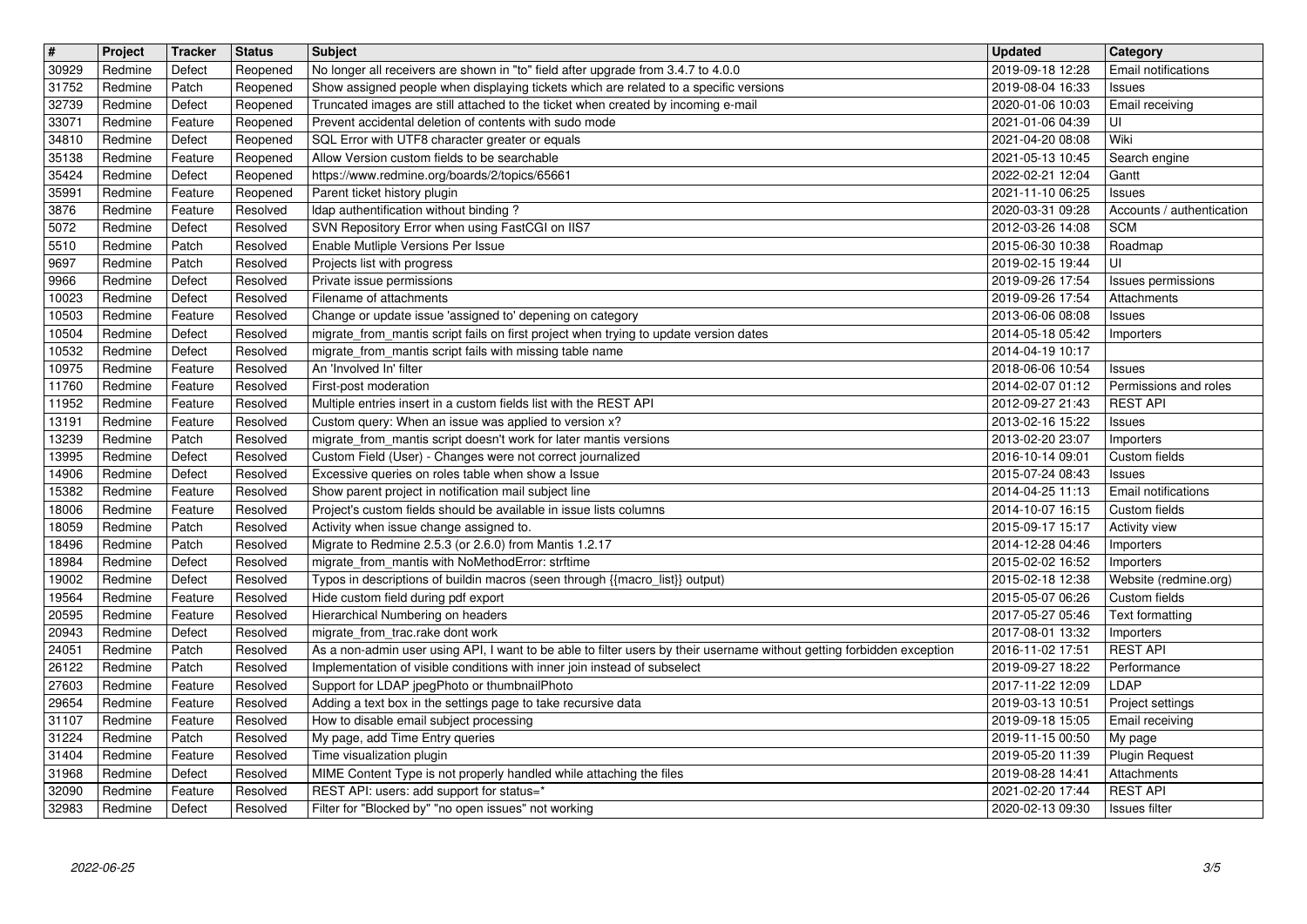| $\boxed{\texttt{#}}$ | Project            | Tracker            | <b>Status</b>          | <b>Subject</b>                                                                                                                 | <b>Updated</b>                                         | <b>Category</b>                                         |
|----------------------|--------------------|--------------------|------------------------|--------------------------------------------------------------------------------------------------------------------------------|--------------------------------------------------------|---------------------------------------------------------|
| 33088                | Redmine            | Defect             | Resolved<br>Resolved   | Should User.notify_about?(issue) consider the issue being wathced by the user?                                                 | 2020-03-09 03:04                                       | Email notifications<br><b>Email notifications</b>       |
| 33097<br>33138       | Redmine<br>Redmine | Feature<br>Defect  | Resolved               | Feedback about email delivery<br>Apache crashes with Redmine.pm and RedmineCacheCredsMax active                                | 2021-04-14 15:58<br>2020-05-19 13:42                   | <b>SCM</b> extra                                        |
| 33139                | Redmine            | Defect             | Resolved               | Redmine.pm not working with socks                                                                                              | 2020-05-19 13:40                                       | SCM extra                                               |
| 33210                | Redmine            | Feature            | Resolved               | Add "Filters" category to redmine.org                                                                                          | 2020-04-21 11:42                                       | Website (redmine.org)                                   |
| 33291                | Redmine            | Defect             | Resolved               | Gantt conversion to png failed with error w.r.t. font 'helvetica'                                                              | 2020-05-14 10:51                                       | Gantt                                                   |
| 33325<br>33375       | Redmine<br>Redmine | Feature<br>Feature | Resolved<br>Resolved   | Export spent time report as PDF<br>Send Email Notification for TimeEntry                                                       | 2021-01-09 02:34<br>2020-04-30 17:53                   | Time tracking<br>Time tracking                          |
| 33722                | Redmine            | Patch              | Resolved               | migrate_from_trac dose not work                                                                                                | 2020-07-30 14:29                                       | Importers                                               |
| 34831                | Redmine            | Defect             | Resolved               | Unnecessary encoded CR characters in mails                                                                                     | 2021-12-01 14:44                                       | Email notifications                                     |
| 35225                | Redmine            | Defect             | Resolved               | Edit issue shows date in MM/DD/YYYY while the rest of the application shows YYYY/MM/DD                                         | 2021-05-12 12:50                                       | Issues                                                  |
| 35355<br>35431       | Redmine<br>Redmine | Defect<br>Defect   | Resolved<br>Resolved   | Unable to create or edit users with Cyrillic logins<br>send notifications to user selected from costum field (user type)       | 2021-06-06 21:42<br>2021-09-10 08:39                   | Accounts / authentication<br><b>Email notifications</b> |
| 35558                | Redmine            | Feature            | Resolved               | Add button "Send notification again"                                                                                           | 2021-11-11 18:23                                       | Email notifications                                     |
| 36245                | Redmine            | Defect             | Resolved               | ActiveSupport::Reloader.to_prepare not working in trunk 21287                                                                  | 2022-01-06 16:54                                       | Plugin API                                              |
| 36387                | Redmine            | Patch              | Resolved               | Updating Hungarian translation                                                                                                 | 2022-01-19 13:19                                       | Translations                                            |
| 1013                 | Redmine            | Defect             | Confirmed              | Custom queries can be saved under same name                                                                                    | 2021-10-25 11:43                                       | Issues                                                  |
| 1175<br>2493         | Redmine<br>Redmine | Defect<br>Defect   | Confirmed<br>Confirmed | Empty diff page for binary files<br>Subversion: Error message for some of view differences                                     | 2013-01-04 10:10<br>2020-02-19 14:28                   | <b>SCM</b><br><b>SCM</b>                                |
| 4073                 | Redmine            | Defect             | Confirmed              | Editing/deleting cross-projects custom query mistakenly redirects to "All issues" page                                         | 2013-05-11 04:02                                       | luı                                                     |
| 4682                 | Redmine            | Defect             | Confirmed              | Completed version with wrong progress bar status                                                                               | 2022-03-27 23:17                                       | Roadmap                                                 |
| 4953<br>5211         | Redmine<br>Redmine | Defect<br>Defect   | Confirmed<br>Confirmed | "In the past N days" filter displays N+1 days<br>Gantt to PDF not working with subtasking                                      | 2016-12-23 10:26<br>2013-01-15 11:40                   | UI<br>Gantt                                             |
| 5475                 | Redmine            | Defect             | Confirmed              | Non conformances with W3C xhtml transitional standards                                                                         | 2013-11-14 09:44                                       | Code cleanup/refactoring                                |
| 5871                 | Redmine            | Defect             | Confirmed              | Hard coded English strings in Wiki                                                                                             | 2013-01-15 09:17                                       | UI                                                      |
| 5908                 | Redmine            | Defect             | Confirmed              | Odd rendering of right click menu in Firefox                                                                                   | 2013-01-15 10:28                                       | UI                                                      |
| 5976                 | Redmine            | Defect             | Confirmed              | Uniqueness of User model fields is not checked sufficiently                                                                    | 2013-01-16 19:39                                       | Accounts / authentication                               |
| 5998<br>6082         | Redmine<br>Redmine | Defect<br>Defect   | Confirmed<br>Confirmed | New line not taking effect on a certain piece of text<br>acts_as_event email key                                               | 2013-01-15 10:18<br>2021-03-05 06:44                   | Text formatting<br>Activity view                        |
| 8626                 | Redmine            | Defect             | Confirmed              | Setting status via API fails silently                                                                                          | 2019-06-08 06:45                                       | <b>REST API</b>                                         |
| 10098                | Redmine            | Defect             | Confirmed              | last_login_on set to wrong time when config.active_record.default_timezone = :utc                                              | 2020-07-20 03:00                                       | Accounts / authentication                               |
| 10134                | Redmine            | Defect             | Confirmed              | Case insensitive search is not working with postgres 8.4 and umlauts                                                           | 2018-04-16 11:16                                       | Search engine                                           |
| 10233                | Redmine            | Defect             | Confirmed              | "update issue" silently ignores "status" field if the user is not part of the project, but changes other fields                | 2020-12-12 07:19                                       | <b>REST API</b>                                         |
| 11839<br>11881       | Redmine<br>Redmine | Defect<br>Defect   | Confirmed<br>Confirmed | Text overlay when exporting issues to pdf files<br>FCGI mode does not support sub-URI                                          | 2014-02-05 12:27<br>2013-03-07 07:55                   | PDF export<br>Project settings                          |
| 12146                | Redmine            | Defect             | Confirmed              | Required (list-, user- or version) custom field "fixed version" with Multiple values allows nil value during status transition | 2016-04-04 18:14                                       | Custom fields                                           |
| 12287                | Redmine            | Defect             | Confirmed              | Time entries of private issues are visible by users without permission to see them                                             | 2017-02-19 19:07                                       | Time tracking                                           |
| 12355                | Redmine            | Feature            | Confirmed              | Being able to close blocking and blocked issues in one bulk update operation                                                   | 2012-11-25 18:56                                       | Issues                                                  |
| 12680<br>12750       | Redmine<br>Redmine | Defect<br>Defect   | Confirmed<br>Confirmed | Estimated Time value is corrupted<br>Start date set to '2013-01-05 00:00:00' instead of '2013-01-05' when editing an issue     | 2013-01-27 22:12   Issues planning<br>2014-07-31 19:43 |                                                         |
| 13172                | Redmine            | Defect             | Confirmed              | Changing assignee then tracker or status reverts unsaved assignee change (during issue edit/update)                            | 2017-03-15 18:43                                       | Issues planning<br>Issues                               |
| 13424                | Redmine            | Defect             | Confirmed              | Demo instance                                                                                                                  | 2013-03-11 10:26                                       | Website (redmine.org)                                   |
| 13547                | Redmine            | Defect             | Confirmed              | Start calendars on not work                                                                                                    | 2016-06-13 17:19                                       | Time tracking                                           |
|                      | 2022-06-25         |                    |                        |                                                                                                                                |                                                        | 4/5                                                     |
|                      |                    |                    |                        |                                                                                                                                |                                                        |                                                         |
|                      |                    |                    |                        |                                                                                                                                |                                                        |                                                         |
|                      |                    |                    |                        |                                                                                                                                |                                                        |                                                         |
|                      |                    |                    |                        |                                                                                                                                |                                                        |                                                         |
|                      |                    |                    |                        |                                                                                                                                |                                                        |                                                         |
|                      |                    |                    |                        |                                                                                                                                |                                                        |                                                         |
|                      |                    |                    |                        |                                                                                                                                |                                                        |                                                         |
|                      |                    |                    |                        |                                                                                                                                |                                                        |                                                         |
|                      |                    |                    |                        |                                                                                                                                |                                                        |                                                         |
|                      |                    |                    |                        |                                                                                                                                |                                                        |                                                         |
|                      |                    |                    |                        |                                                                                                                                |                                                        |                                                         |
|                      |                    |                    |                        |                                                                                                                                |                                                        |                                                         |
|                      |                    |                    |                        |                                                                                                                                |                                                        |                                                         |
|                      |                    |                    |                        |                                                                                                                                |                                                        |                                                         |
|                      |                    |                    |                        |                                                                                                                                |                                                        |                                                         |
|                      |                    |                    |                        |                                                                                                                                |                                                        |                                                         |
|                      |                    |                    |                        |                                                                                                                                |                                                        |                                                         |
|                      |                    |                    |                        |                                                                                                                                |                                                        |                                                         |
|                      |                    |                    |                        |                                                                                                                                |                                                        |                                                         |
|                      |                    |                    |                        |                                                                                                                                |                                                        |                                                         |
|                      |                    |                    |                        |                                                                                                                                |                                                        |                                                         |
|                      |                    |                    |                        |                                                                                                                                |                                                        |                                                         |
|                      |                    |                    |                        |                                                                                                                                |                                                        |                                                         |
|                      |                    |                    |                        |                                                                                                                                |                                                        |                                                         |
|                      |                    |                    |                        |                                                                                                                                |                                                        |                                                         |
|                      |                    |                    |                        |                                                                                                                                |                                                        |                                                         |
|                      |                    |                    |                        |                                                                                                                                |                                                        |                                                         |
|                      |                    |                    |                        |                                                                                                                                |                                                        |                                                         |
|                      |                    |                    |                        |                                                                                                                                |                                                        |                                                         |
|                      |                    |                    |                        |                                                                                                                                |                                                        |                                                         |
|                      |                    |                    |                        |                                                                                                                                |                                                        |                                                         |
|                      |                    |                    |                        |                                                                                                                                |                                                        |                                                         |
|                      |                    |                    |                        |                                                                                                                                |                                                        |                                                         |
|                      |                    |                    |                        |                                                                                                                                |                                                        |                                                         |
|                      |                    |                    |                        |                                                                                                                                |                                                        |                                                         |
|                      |                    |                    |                        |                                                                                                                                |                                                        |                                                         |
|                      |                    |                    |                        |                                                                                                                                |                                                        |                                                         |
|                      |                    |                    |                        |                                                                                                                                |                                                        |                                                         |
|                      |                    |                    |                        |                                                                                                                                |                                                        |                                                         |
|                      |                    |                    |                        |                                                                                                                                |                                                        |                                                         |
|                      |                    |                    |                        |                                                                                                                                |                                                        |                                                         |
|                      |                    |                    |                        |                                                                                                                                |                                                        |                                                         |